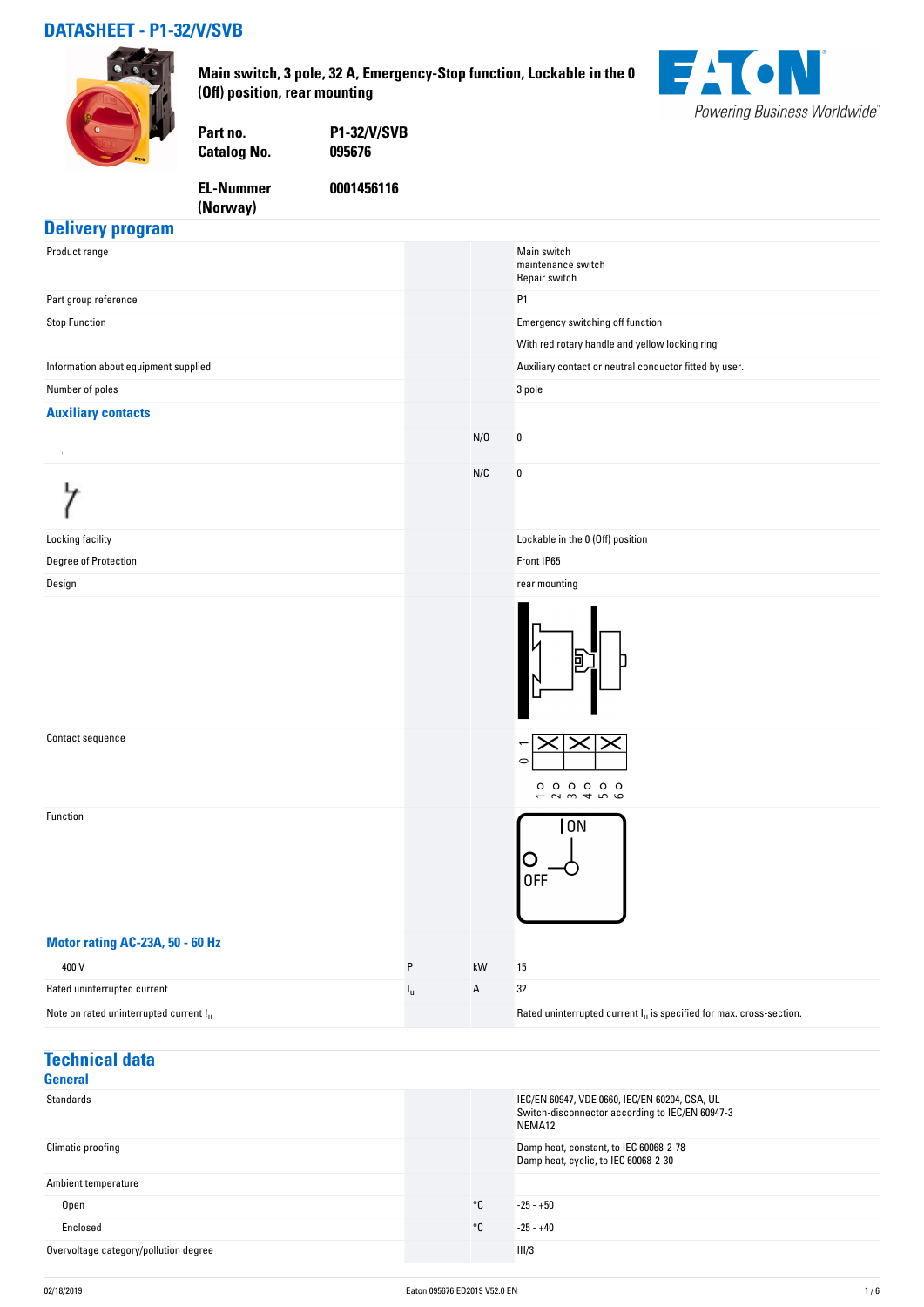| Rated impulse withstand voltage                      | $U_{imp}$                 | V AC                                        | 6000                                                                   |
|------------------------------------------------------|---------------------------|---------------------------------------------|------------------------------------------------------------------------|
| Mechanical shock resistance                          |                           | g                                           | 15                                                                     |
| Mounting position                                    |                           |                                             | As required                                                            |
| <b>Contacts</b>                                      |                           |                                             |                                                                        |
| <b>Mechanical variables</b>                          |                           |                                             |                                                                        |
| Number of poles                                      |                           |                                             | 3 pole                                                                 |
| Auxiliary contacts                                   |                           |                                             |                                                                        |
|                                                      |                           | N/0                                         | $\pmb{0}$                                                              |
|                                                      |                           | N/C                                         | 0                                                                      |
| <b>Electrical characteristics</b>                    |                           |                                             |                                                                        |
| Rated operational voltage                            | $\mathsf{U}_{\mathsf{e}}$ | V AC                                        | 690                                                                    |
| Rated uninterrupted current                          | Iu.                       | А                                           | 32                                                                     |
| Note on rated uninterrupted current !u               |                           |                                             | Rated uninterrupted current $I_u$ is specified for max. cross-section. |
| Load rating with intermittent operation, class 12    |                           |                                             |                                                                        |
| AB 25 % DF                                           |                           | x I <sub>e</sub>                            | $\overline{2}$                                                         |
| AB 40 % DF                                           |                           | x I <sub>e</sub>                            | 1.6                                                                    |
| AB 60 % DF                                           |                           |                                             |                                                                        |
|                                                      |                           | $\mathsf{x}\mathrel{\mathsf{I}}_\mathsf{e}$ | 1.3                                                                    |
| Short-circuit rating                                 |                           |                                             |                                                                        |
| Fuse                                                 |                           | A gG/gL 50                                  |                                                                        |
| Rated short-time withstand current (1 s current)     | $I_{\text{cw}}$           | $A_{rms}$                                   | 640                                                                    |
| Note on rated short-time withstand current lcw       |                           |                                             | Current for a time of 1 second                                         |
| Rated conditional short-circuit current              | $I_q$                     | kA                                          | $80\,$                                                                 |
| <b>Switching capacity</b>                            |                           |                                             |                                                                        |
| cos o rated making capacity as per IEC 60947-3       |                           | А                                           | 320                                                                    |
| Rated breaking capacity cos $\varphi$ to IEC 60947-3 |                           | Α                                           |                                                                        |
| 230 V                                                |                           | А                                           | 260                                                                    |
| 400/415V                                             |                           | А                                           | 300                                                                    |
| 500 V                                                |                           | Α                                           | 290                                                                    |
| 690 V                                                |                           | А                                           | 250                                                                    |
| Safe isolation to EN 61140                           |                           |                                             |                                                                        |
| between the contacts                                 |                           | V AC                                        | 440                                                                    |
| Current heat loss per contact at le                  |                           | ${\sf W}$                                   | 1.8                                                                    |
| Lifespan, mechanical                                 | Operations                | $\times 10^6$                               | > 0.3                                                                  |
| Maximum operating frequency                          | Operations/h              |                                             | 1200                                                                   |
| AC                                                   |                           |                                             |                                                                        |
| $AC-3$                                               |                           |                                             |                                                                        |
| Rating, motor load switch                            | P                         | kW                                          |                                                                        |
| 220 V 230 V                                          | P                         | kW                                          | 7.5                                                                    |
| 400 V 415 V                                          | P                         | kW                                          | 13                                                                     |
| 500 V                                                | P                         | kW                                          | 18.5                                                                   |
| 690 V                                                | P                         | kW                                          | 15                                                                     |
| Rated operational current motor load switch          |                           |                                             |                                                                        |
| 230 V                                                | $I_{e}$                   | А                                           | 26.4                                                                   |
| 400V 415 V                                           | $I_{e}$                   | А                                           | 26.4                                                                   |
| 500 V                                                | $l_e$                     | Α                                           | 23.4                                                                   |
| 690 V                                                | $I_{e}$                   | А                                           | 14.7                                                                   |
|                                                      |                           |                                             |                                                                        |
| AC-21A<br>Rated operational current switch           |                           |                                             |                                                                        |
|                                                      |                           |                                             |                                                                        |
| 440 V                                                | $I_e$                     | А                                           | 32                                                                     |
| AC-23A                                               |                           |                                             |                                                                        |
| Motor rating AC-23A, 50 - 60 Hz                      | P                         | kW                                          |                                                                        |
| 230 V                                                | P                         | kW                                          | 7.5                                                                    |
| 400 V 415 V                                          | P                         | kW                                          | 15                                                                     |
| 500 V                                                | P                         | kW                                          | 18.5                                                                   |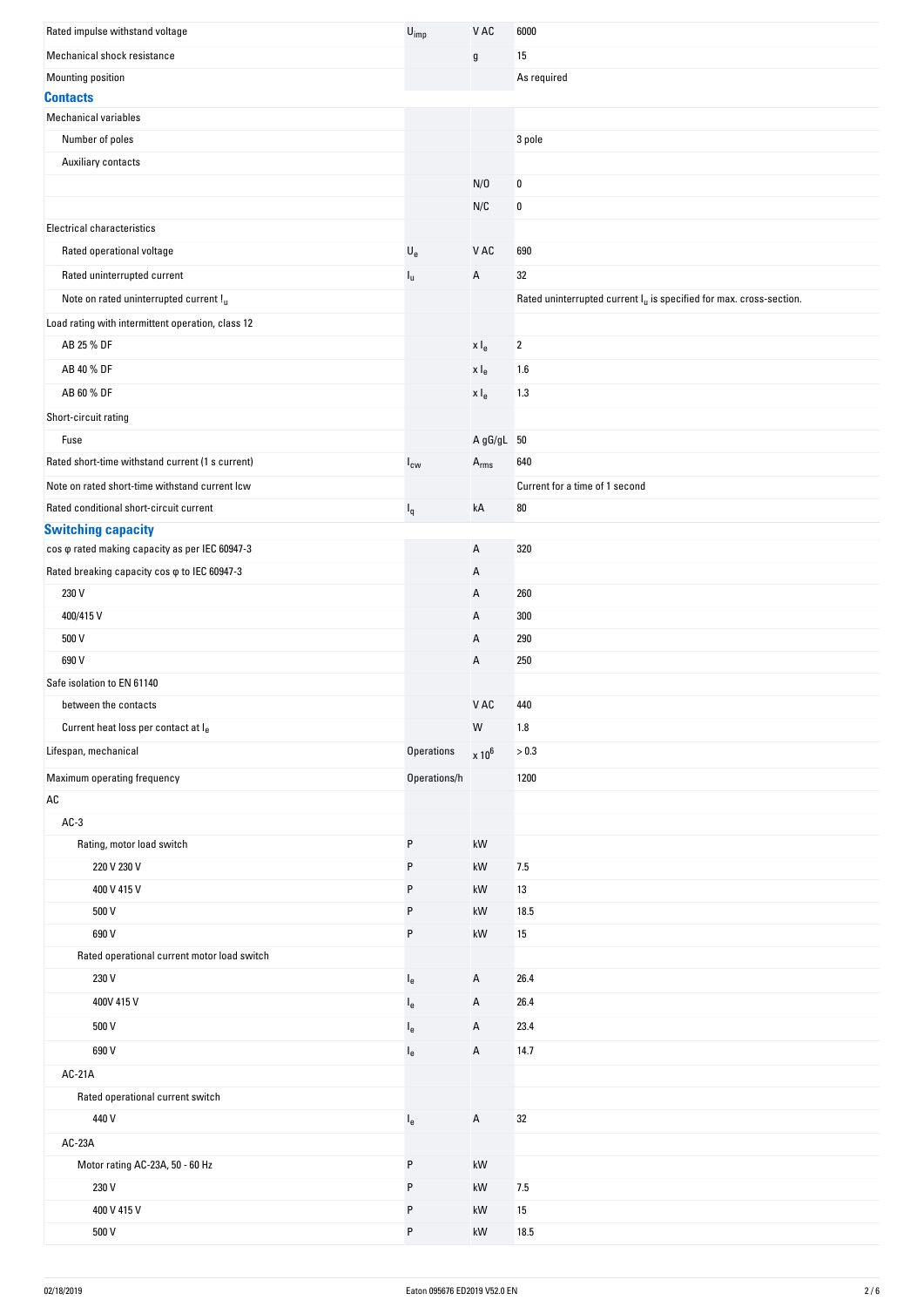| 690 V                                             | P                         | kW                | 15                                                      |
|---------------------------------------------------|---------------------------|-------------------|---------------------------------------------------------|
| Rated operational current motor load switch       |                           |                   |                                                         |
| 230 V                                             | $I_{e}$                   | A                 | 32                                                      |
| 400 V 415 V                                       | $I_e$                     | A                 | 32                                                      |
| 500 V                                             | l <sub>e</sub>            | Α                 | 30                                                      |
| 690 V                                             | le                        | A                 | 19.8                                                    |
| DC                                                |                           |                   |                                                         |
| DC-1, Load-break switches $L/R = 1$ ms            |                           |                   |                                                         |
| Rated operational current                         | $I_e$                     | A                 | 32                                                      |
| Voltage per contact pair in series                |                           | $\mathsf{V}$      | 60                                                      |
| DC-23A, motor load switch $L/R = 15$ ms           |                           |                   |                                                         |
| 24 V                                              |                           |                   |                                                         |
|                                                   |                           | $\mathsf A$       | 25                                                      |
| Rated operational current                         | l <sub>e</sub>            |                   |                                                         |
| Contacts                                          |                           | Quantity 1        |                                                         |
| 48 V                                              |                           |                   |                                                         |
| Rated operational current                         | $I_e$                     | A                 | 25                                                      |
| Contacts                                          |                           | Quantity 2        |                                                         |
| 60 V                                              |                           |                   |                                                         |
| Rated operational current                         | $\mathsf{I}_{\mathsf{e}}$ | A                 | 25                                                      |
| Contacts                                          |                           | Quantity 2        |                                                         |
| 120 V                                             |                           |                   |                                                         |
| Rated operational current                         | $\mathsf{I}_{\mathsf{e}}$ | A                 | 12                                                      |
| Contacts                                          |                           | Quantity 3        |                                                         |
| Control circuit reliability at 24 V DC, 10 mA     | Fault<br>probability      | ${\sf H}_{\sf F}$ | $<$ 10 $^{-5}$ , $<$ 1 fault in 100000 operations       |
| <b>Terminal capacities</b>                        |                           |                   |                                                         |
| Solid or stranded                                 |                           | mm <sup>2</sup>   | $1 \times (1, 5 - 6)$<br>$2 \times (1, 5 - 6)$          |
| Flexible with ferrules to DIN 46228               |                           | mm <sup>2</sup>   | $1 \times (1 - 4)$<br>$2 \times (1 - 4)$                |
| <b>Terminal screw</b>                             |                           |                   | M4                                                      |
| Tightening torque for terminal screw              |                           | Nm                | 1.6                                                     |
| <b>Technical safety parameters:</b>               |                           |                   |                                                         |
| <b>Notes</b>                                      |                           |                   | B10 <sub>d</sub> values as per EN ISO 13849-1, table C1 |
| <b>Rating data for approved types</b><br>Contacts |                           |                   |                                                         |
| Rated operational voltage                         | $\mathsf{U}_{\mathsf{e}}$ | V AC              | 600                                                     |
| Rated uninterrupted current max.                  |                           |                   |                                                         |
| Main conducting paths                             |                           |                   |                                                         |
| General use                                       |                           | $\mathsf A$       | $30\,$                                                  |
| Auxiliary contacts                                |                           |                   |                                                         |
| <b>General Use</b>                                | $I_{\mathsf{U}}$          | Α                 | 10                                                      |
| <b>Pilot Duty</b>                                 |                           |                   | A 600<br>P 600                                          |
| Switching capacity                                |                           |                   |                                                         |
| Maximum motor rating                              |                           |                   |                                                         |
| Single-phase                                      |                           |                   |                                                         |
| 120 V AC                                          |                           | HP                | $\mathbf{1}$                                            |
| 200 V AC                                          |                           | HP                | $\overline{\mathbf{2}}$                                 |
| 240 V AC                                          |                           | HP                | 3                                                       |
| Three-phase                                       |                           |                   |                                                         |
| 200 V AC                                          |                           | HP                | 3                                                       |
| 240 V AC                                          |                           | HP                | 7.5                                                     |
| 480 V AC                                          |                           | HP                | 10                                                      |
| 600 V AC                                          |                           | HP                | 15                                                      |
|                                                   |                           |                   |                                                         |
| <b>Short Circuit Current Rating</b>               |                           | SCCR              |                                                         |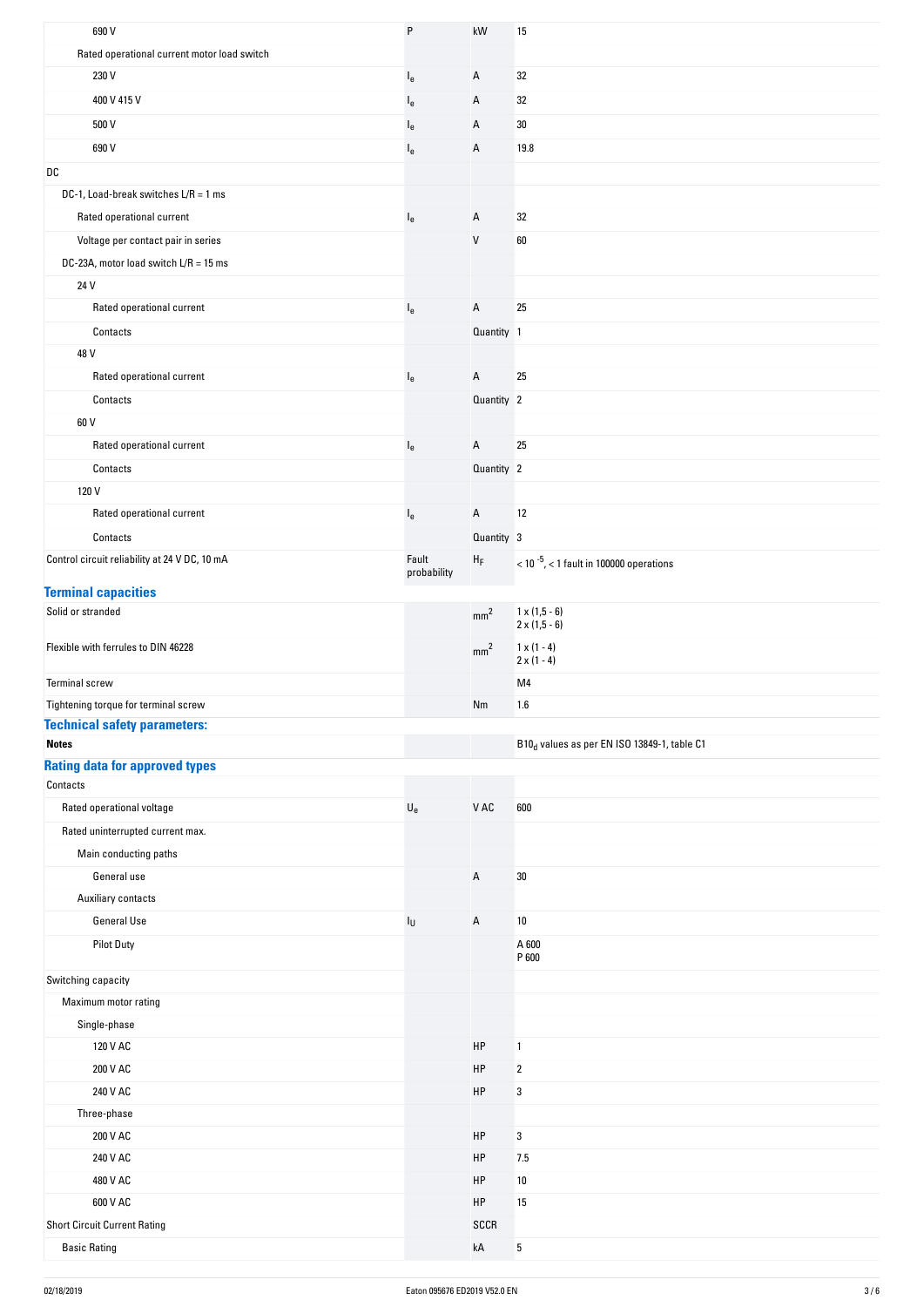| max. Fuse                                | А     | 110            |
|------------------------------------------|-------|----------------|
| High fault rating                        | kA    | 10             |
| max. Fuse                                | А     | 50, Class J    |
| Terminal capacity                        |       |                |
| Solid or flexible conductor with ferrule | AWG   | $14 - 8$       |
| Terminal screw                           |       | M <sub>4</sub> |
| Tightening torque                        | Ib-in | 14.1           |
|                                          |       |                |

| <b>Design verification as per IEC/EN 61439</b> |  |
|------------------------------------------------|--|
|------------------------------------------------|--|

| Technical data for design verification                                                                                    |                   |    |                                                                                                                                     |
|---------------------------------------------------------------------------------------------------------------------------|-------------------|----|-------------------------------------------------------------------------------------------------------------------------------------|
| Rated operational current for specified heat dissipation                                                                  | $I_n$             | А  | 32                                                                                                                                  |
| Heat dissipation per pole, current-dependent                                                                              | $P_{\text{vid}}$  | W  | 1.8                                                                                                                                 |
| Equipment heat dissipation, current-dependent                                                                             | $P_{vid}$         | W  | 0                                                                                                                                   |
| Static heat dissipation, non-current-dependent                                                                            | $P_{VS}$          | W  | 0                                                                                                                                   |
| Heat dissipation capacity                                                                                                 | $P_{\text{diss}}$ | W  | 0                                                                                                                                   |
| Operating ambient temperature min.                                                                                        |                   | ۰c | -25                                                                                                                                 |
| Operating ambient temperature max.                                                                                        |                   | ۰c | 50                                                                                                                                  |
| IEC/EN 61439 design verification                                                                                          |                   |    |                                                                                                                                     |
| 10.2 Strength of materials and parts                                                                                      |                   |    |                                                                                                                                     |
| 10.2.2 Corrosion resistance                                                                                               |                   |    | Meets the product standard's requirements.                                                                                          |
| 10.2.3.1 Verification of thermal stability of enclosures                                                                  |                   |    | Meets the product standard's requirements.                                                                                          |
| 10.2.3.2 Verification of resistance of insulating materials to normal heat                                                |                   |    | Meets the product standard's requirements.                                                                                          |
| 10.2.3.3 Verification of resistance of insulating materials to abnormal heat<br>and fire due to internal electric effects |                   |    | Meets the product standard's requirements.                                                                                          |
| 10.2.4 Resistance to ultra-violet (UV) radiation                                                                          |                   |    | UV resistance only in connection with protective shield.                                                                            |
| 10.2.5 Lifting                                                                                                            |                   |    | Does not apply, since the entire switchgear needs to be evaluated.                                                                  |
| 10.2.6 Mechanical impact                                                                                                  |                   |    | Does not apply, since the entire switchgear needs to be evaluated.                                                                  |
| 10.2.7 Inscriptions                                                                                                       |                   |    | Meets the product standard's requirements.                                                                                          |
| 10.3 Degree of protection of ASSEMBLIES                                                                                   |                   |    | Does not apply, since the entire switchgear needs to be evaluated.                                                                  |
| 10.4 Clearances and creepage distances                                                                                    |                   |    | Meets the product standard's requirements.                                                                                          |
| 10.5 Protection against electric shock                                                                                    |                   |    | Does not apply, since the entire switchgear needs to be evaluated.                                                                  |
| 10.6 Incorporation of switching devices and components                                                                    |                   |    | Does not apply, since the entire switchgear needs to be evaluated.                                                                  |
| 10.7 Internal electrical circuits and connections                                                                         |                   |    | Is the panel builder's responsibility.                                                                                              |
| 10.8 Connections for external conductors                                                                                  |                   |    | Is the panel builder's responsibility.                                                                                              |
| 10.9 Insulation properties                                                                                                |                   |    |                                                                                                                                     |
| 10.9.2 Power-frequency electric strength                                                                                  |                   |    | Is the panel builder's responsibility.                                                                                              |
| 10.9.3 Impulse withstand voltage                                                                                          |                   |    | Is the panel builder's responsibility.                                                                                              |
| 10.9.4 Testing of enclosures made of insulating material                                                                  |                   |    | Is the panel builder's responsibility.                                                                                              |
| 10.10 Temperature rise                                                                                                    |                   |    | The panel builder is responsible for the temperature rise calculation. Eaton will<br>provide heat dissipation data for the devices. |
| 10.11 Short-circuit rating                                                                                                |                   |    | Is the panel builder's responsibility. The specifications for the switchgear must be<br>observed.                                   |
| 10.12 Electromagnetic compatibility                                                                                       |                   |    | Is the panel builder's responsibility. The specifications for the switchgear must be<br>observed.                                   |
| 10.13 Mechanical function                                                                                                 |                   |    | The device meets the requirements, provided the information in the instruction<br>leaflet (IL) is observed.                         |

#### **Technical data ETIM 7.0**

Low-voltage industrial components (EG000017) / Switch disconnector (EC000216) Electric engineering, automation, process control engineering / Low-voltage switch technology / Off-load switch, circuit breaker, control switch / Switch disconnector (ecl@ss10.0.1-27-37-14-03 [AKF060013]) Version as main switch Yes Version as maintenance-/service switch **Yes** Version as safety switch No when the state of the state of the No when the No when the No when the No when the No when the No when the No when the No when the No when the No when the No when the No when the No when the No Version as emergency stop installation Vesters and American Services of Vesters and American Vesters and American Vesters and American Vesters and American Vesters and American Vesters and American Vesters and American Ves Version as reversing switch No Communication as the United States of No Communication as the No Communication of No Number of switches 1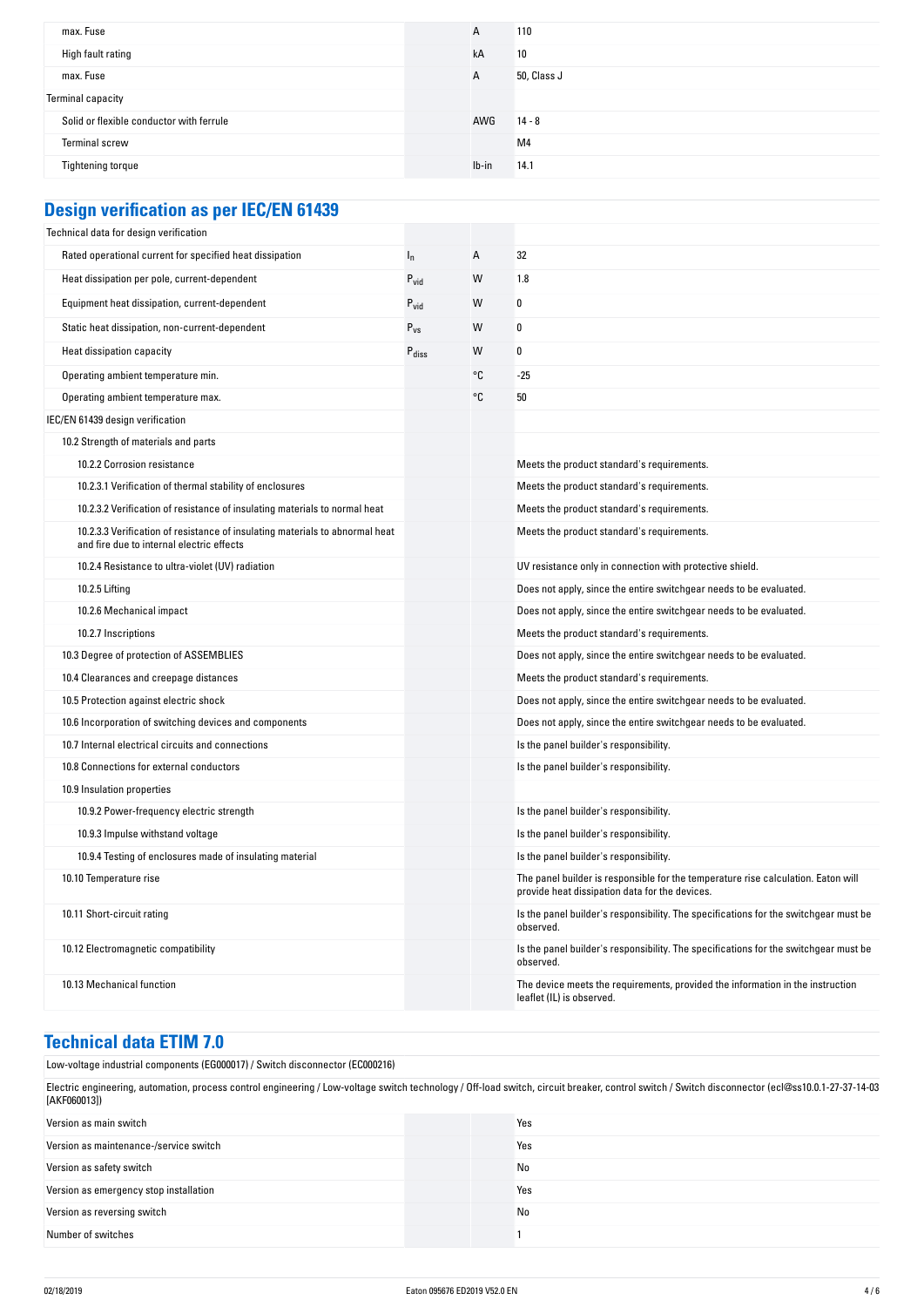| Max. rated operation voltage Ue AC                      | $\mathsf{V}$ | 690                                      |
|---------------------------------------------------------|--------------|------------------------------------------|
| Rated operating voltage                                 | V            | $690 - 690$                              |
| Rated permanent current lu                              | А            | 32                                       |
| Rated permanent current at AC-23, 400 V                 | А            | 32                                       |
| Rated permanent current at AC-21, 400 V                 | А            | 32                                       |
| Rated operation power at AC-3, 400 V                    | kW           | 13                                       |
| Rated short-time withstand current Icw                  | kA           | 0.64                                     |
| Rated operation power at AC-23, 400 V                   | kW           | 15                                       |
| Switching power at 400 V                                | kW           | 15                                       |
| Conditioned rated short-circuit current Iq              | kA           | 80                                       |
| Number of poles                                         |              | 3                                        |
| Number of auxiliary contacts as normally closed contact |              | $\bf{0}$                                 |
| Number of auxiliary contacts as normally open contact   |              | $\bf{0}$                                 |
| Number of auxiliary contacts as change-over contact     |              | $\mathbf{0}$                             |
| Motor drive optional                                    |              | No                                       |
| Motor drive integrated                                  |              | No                                       |
| Voltage release optional                                |              | No                                       |
| Device construction                                     |              | Built-in device fixed built-in technique |
| Suitable for ground mounting                            |              | No                                       |
| Suitable for front mounting 4-hole                      |              | No                                       |
| Suitable for front mounting centre                      |              | No                                       |
| Suitable for distribution board installation            |              | No                                       |
| Suitable for intermediate mounting                      |              | No                                       |
| Colour control element                                  |              | Red                                      |
| Type of control element                                 |              | Door coupling rotary drive               |
| Interlockable                                           |              | Yes                                      |
| Type of electrical connection of main circuit           |              | Screw connection                         |
| Degree of protection (IP), front side                   |              | <b>IP65</b>                              |
| Degree of protection (NEMA)                             |              | 12                                       |

## **Approvals**

| . .                         |                                                                                            |
|-----------------------------|--------------------------------------------------------------------------------------------|
| <b>Product Standards</b>    | UL 60947-4-1;CSA - C22.2 No. 60947-4-1-14; CSA-C22.2 No. 94; IEC/EN 60947-3; CE<br>marking |
| UL File No.                 | E36332                                                                                     |
| UL Category Control No.     | <b>NLRV</b>                                                                                |
| CSA File No.                | 12528                                                                                      |
| CSA Class No.               | 3211-05                                                                                    |
| North America Certification | UL listed, CSA certified                                                                   |
| Suitable for                | Branch circuits, suitable as motor disconnect                                              |
| Degree of Protection        | IEC: IP65; UL/CSA Type 1, 12                                                               |
|                             |                                                                                            |

# **Dimensions**



 $\textcircled{\textsc{i}}$  Shaft and interlock extension with ZAV-T0 + ZVV-T0 possible, max. 4 x 25 = 100 mm

② ZFS-... Label mount not included as standard

③ Drilling dimensions base